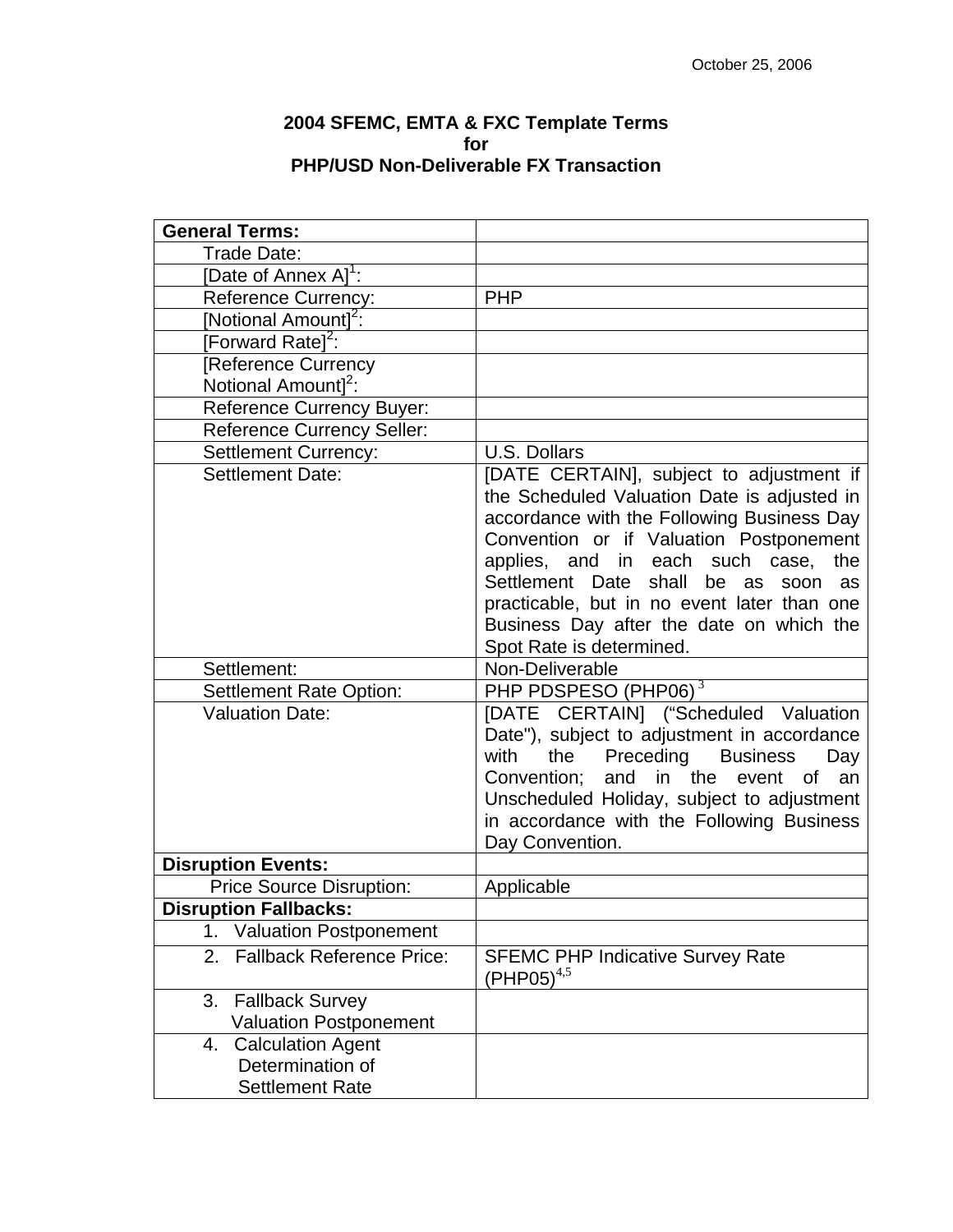| <b>Other Terms:</b>                                             |                                                                                                                                                                                                                                                                                                                                                                                                                                                                                                                                                                                                                                                                                                                                         |
|-----------------------------------------------------------------|-----------------------------------------------------------------------------------------------------------------------------------------------------------------------------------------------------------------------------------------------------------------------------------------------------------------------------------------------------------------------------------------------------------------------------------------------------------------------------------------------------------------------------------------------------------------------------------------------------------------------------------------------------------------------------------------------------------------------------------------|
| "Unscheduled Holiday":                                          | "Unscheduled Holiday" means that a day is<br>not a Business Day and the market was not<br>aware of such fact (by means of a public<br>announcement or by reference to other<br>publicly available information) until a time<br>later than 9:00 a.m. local time in the Principal<br>Financial Center(s) of the<br>Reference<br>Currency two Business Days prior to the<br>Scheduled Valuation Date.                                                                                                                                                                                                                                                                                                                                      |
| "Deferral Period" for<br><b>Unscheduled Holiday:</b>            | In the event the Scheduled Valuation Date<br>becomes subject to the Following Business<br>Day Convention, and if the Valuation Date<br>has not occurred on or before the 14 <sup>th</sup><br>day after<br>the Scheduled<br>consecutive<br>Valuation Date (any such period being a<br>"Deferral Period"), then the next day after the<br>Deferral Period that would have been a<br>Business Day but for the Unscheduled<br>Holiday, shall be deemed to be the Valuation<br>Date.                                                                                                                                                                                                                                                         |
| "Valuation Postponement" for<br><b>Price Source Disruption:</b> | "Valuation<br>Postponement"<br>means,<br>for<br>purposes of obtaining a Settlement Rate, that<br>the Spot Rate will be determined on the<br>Business Day first succeeding the day on<br>which the Price Source Disruption ceases to<br>exist, unless the Price Source Disruption<br>continues to exist (measured from the date<br>that, but for the occurrence of the Price<br>Source Disruption, would have been the<br>Valuation Date) for a consecutive number of<br>calendar days equal to the Maximum Days of<br>Postponement. In such event, the Spot Rate<br>will be determined on the next Business Day<br>after the Maximum Days of Postponement in<br>accordance<br>with<br>applicable<br>the<br>next<br>Disruption Fallback. |
| "Fallback Survey Valuation<br>Postponement":                    | "Fallback Survey Valuation Postponement"<br>means that, in the event that the Fallback<br>Reference Price is not available on or before<br>the 3 <sup>rd</sup> Business Day (or day that would have<br>been a Business Day but for an Unscheduled<br>Holiday) succeeding the end of either (i)<br>Valuation Postponement for Price Source<br>Disruption,<br>(ii) Deferral<br>Period<br>for<br>Unscheduled Holiday, or (iii) Cumulative<br>Events, then the Settlement Rate will be                                                                                                                                                                                                                                                      |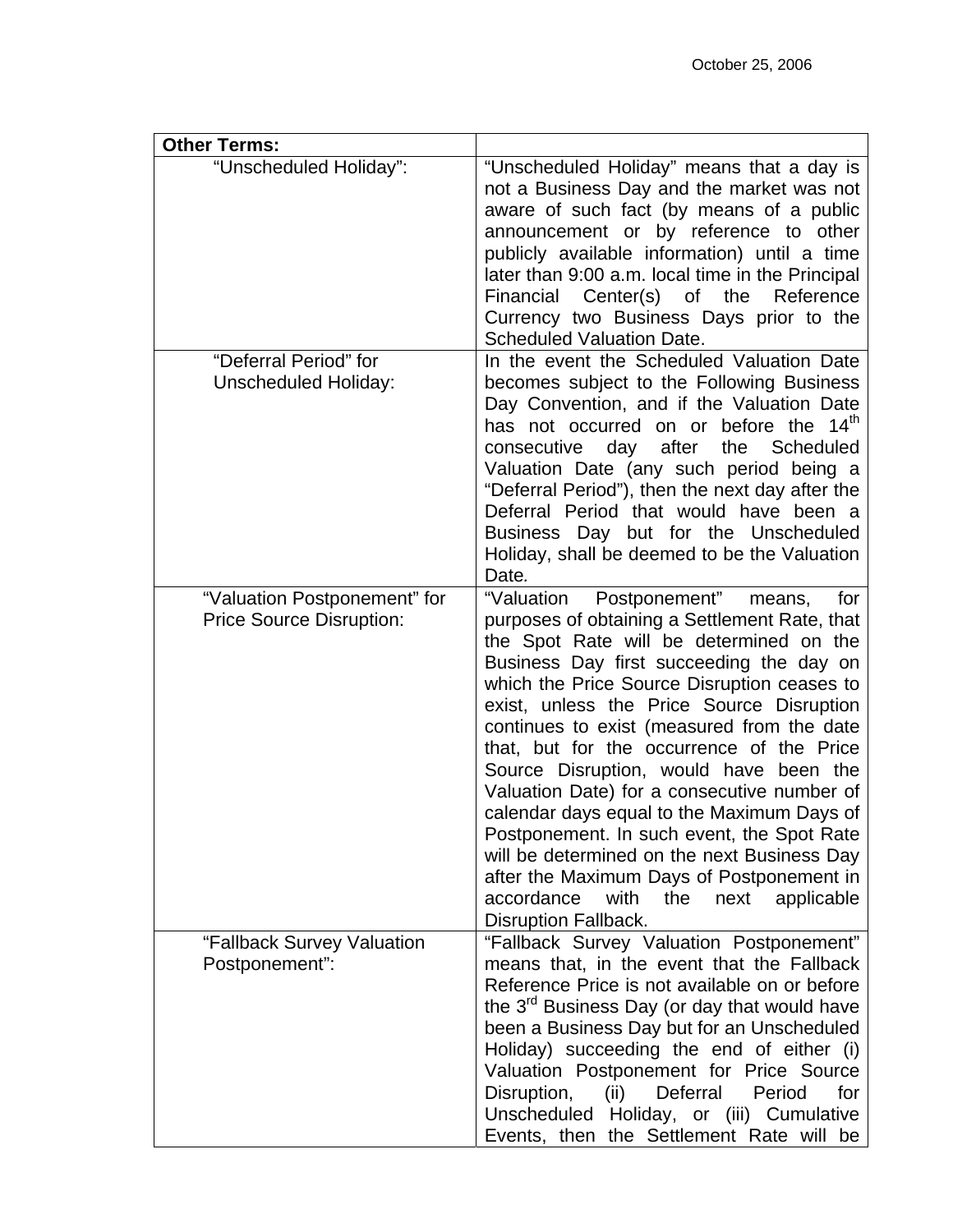|                                                               | determined in accordance with the next<br>applicable Disruption Fallback on such day.<br>For the avoidance of doubt, Cumulative<br>Events, if applicable, does not preclude<br>postponement of valuation in accordance<br>with this provision.                                                                                                                                                                                                                                                                                                                                                                                                                                                                                                                                                                                                                                                                                                                                                                            |
|---------------------------------------------------------------|---------------------------------------------------------------------------------------------------------------------------------------------------------------------------------------------------------------------------------------------------------------------------------------------------------------------------------------------------------------------------------------------------------------------------------------------------------------------------------------------------------------------------------------------------------------------------------------------------------------------------------------------------------------------------------------------------------------------------------------------------------------------------------------------------------------------------------------------------------------------------------------------------------------------------------------------------------------------------------------------------------------------------|
| <b>Cumulative Events:</b>                                     | Except as provided below, in no event shall<br>the total number of consecutive calendar<br>days during which either (i) valuation is<br>deferred due to an Unscheduled Holiday, or<br>(ii) a Valuation Postponement shall occur (or<br>any combination of (i) and (ii)), exceed 14<br>consecutive calendar days in the aggregate.<br>Accordingly, (x) if, upon the lapse of any<br>such 14 day period, an Unscheduled Holiday<br>shall have occurred or be continuing on the<br>day following such period that otherwise<br>would have been a Business Day, then such<br>day shall be deemed to be a Valuation Date,<br>and $(y)$ if, upon the lapse of any such 14 day<br>period, a Price Source Disruption shall have<br>occurred or be continuing on the day<br>following such period on which the Spot Rate<br>otherwise would be<br>determined,<br>then<br>Valuation Postponement shall not apply and<br>the Spot Rate shall be determined in<br>accordance<br>with<br>the<br>next<br><b>Disruption</b><br>Fallback. |
| Maximum Days of                                               | 14 calendar days                                                                                                                                                                                                                                                                                                                                                                                                                                                                                                                                                                                                                                                                                                                                                                                                                                                                                                                                                                                                          |
| Postponement:                                                 |                                                                                                                                                                                                                                                                                                                                                                                                                                                                                                                                                                                                                                                                                                                                                                                                                                                                                                                                                                                                                           |
| <b>Relevant City for Business Day</b><br>for Valuation Date:  | Manila                                                                                                                                                                                                                                                                                                                                                                                                                                                                                                                                                                                                                                                                                                                                                                                                                                                                                                                                                                                                                    |
| <b>Relevant City for Business Day</b><br>for Settlement Date: | <b>New York</b>                                                                                                                                                                                                                                                                                                                                                                                                                                                                                                                                                                                                                                                                                                                                                                                                                                                                                                                                                                                                           |
| Calculation Agent: <sup>6</sup>                               |                                                                                                                                                                                                                                                                                                                                                                                                                                                                                                                                                                                                                                                                                                                                                                                                                                                                                                                                                                                                                           |